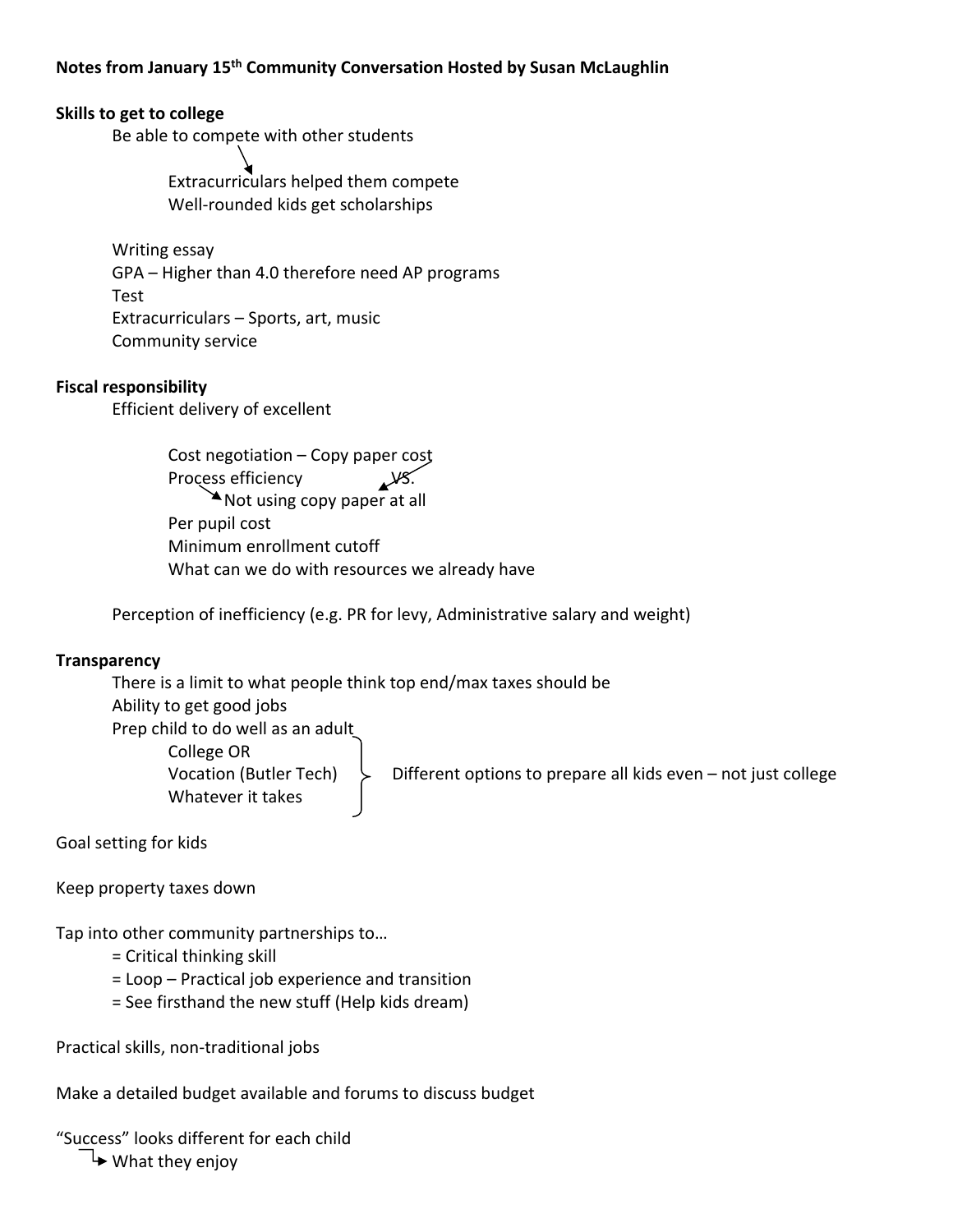Honest with kids on performance to see reality

Basics are key, fewer frills

Some parents can't afford the extracurriculars

 $\sim$  Give all kids the opportunity

Kids need to be well‐rounded to get into college Social interaction Advanced classes

Bring back reading specialists and gifted program

"Specials" lead to student creativity, intuition, etc.

Dilemma: Local authority vs. state federal mandate (especially Department of Education) Unfunded mandates

Eliminate standard testing

Community involved in state policy

Critical thinking **Creativity** Collaboration Communication Self mastery Can use those to do anything

No college is not a failure Acquire skills to be successful STEAM is great

Help students get focused and get a job easier

Count more classes for credit if it gives them a skill

Community has a vehicle to affect curriculum

Problem solving skills

Character issues

Respectful  $\downarrow$  Would sports and specials help here?

Practical experiences

Family involvement is key

Don't leverage kids i.e. Levy